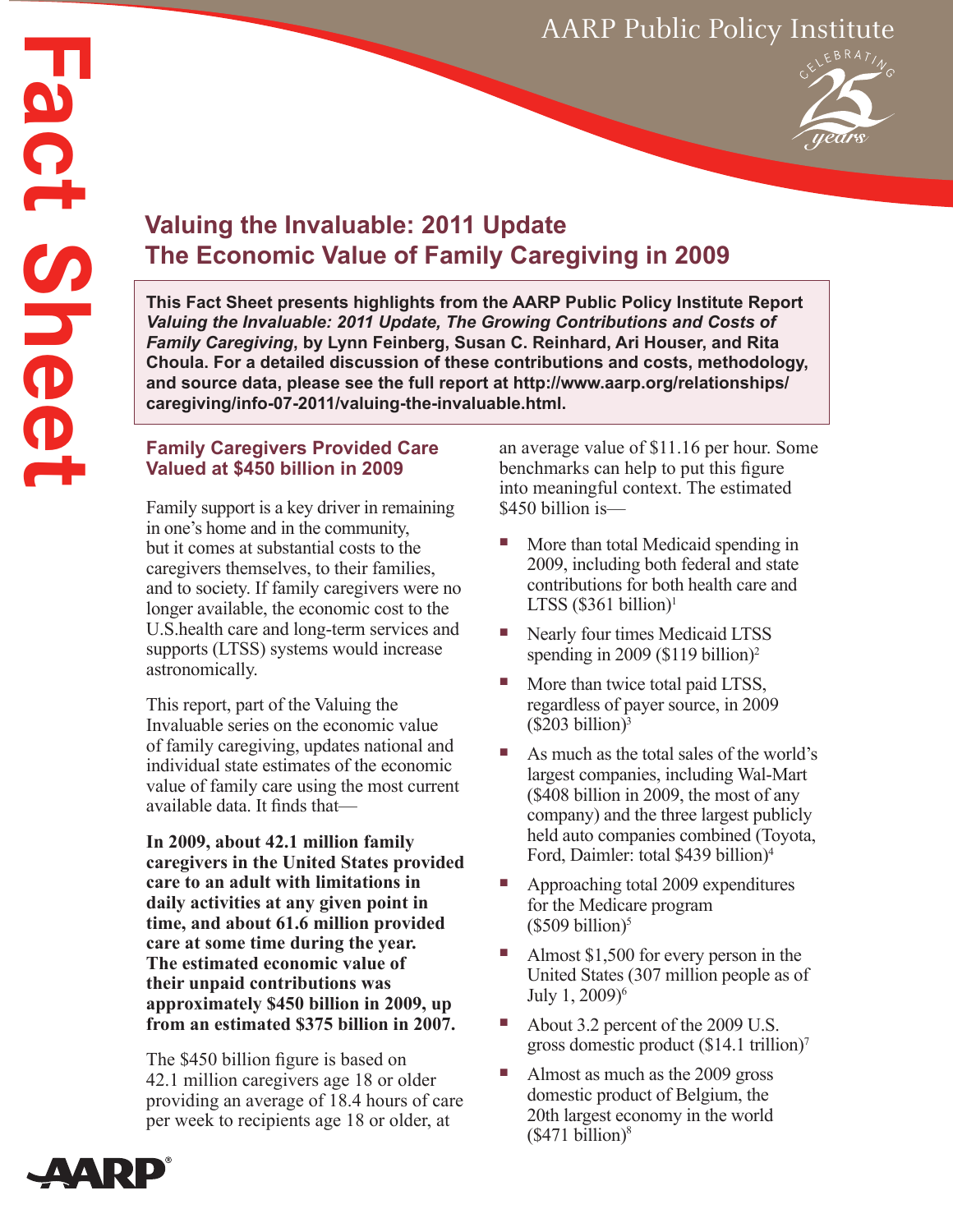## **State Estimates of the Economic Value of Family Caregiving**

The most important factor in determining the number of caregivers in each state is population. However, caregiving prevalence also varies among states, reflecting differences in the age structure of the population, rates of disability and chronic health conditions, and cultural and economic factors. There is also significant variation in economic value per hour among states. Table 1 presents estimates of the number of caregivers, economic value per hour, hours of care provided, and total economic value of caregiving in every state and the District of Columbia.

Table 2 compares the total economic value of caregiving to three measures in each state: total Medicaid, LTSS, and home and community-based services (HCBS) spending.<sup>9</sup> Medicaid LTSS spending includes the cost of nursing home care, as

## **Endnotes**

<sup>1</sup> S. Eiken, K. Sredl, B. Burwell, and L. Gold, *Medicaid Long Term Care Expenditures FY 2009*  (Cambridge, MA: Thomson Reuters, 2010). http://[www.hcbs.org/moreInfo.php/doc](http://www.hcbs.org/moreInfo.php/doc/3325)/3325.

2 J. Kasten, S. Eiken, and B. Burwell, *Medicaid*  , *Expenditures*. (Cambridge, MA: Thomson Reuters *Managed Long-Term Services and Supports*  2011), [http://www.hcbs.org/moreInfo.php/](http://www.hcbs.org/moreInfo.php/doc/3584) [doc/3584](http://www.hcbs.org/moreInfo.php/doc/3584).

<sup>3</sup> C. O'Shaughnessy, "National Spending for Long-Term Services and Supports (LTSS)," *National Health Policy Forum*, March 15, 2011.

<sup>4</sup> Forbes.com, *Special Report: The Global 2000*, [http://www.forbes.com/lists/2010/18/](http://www.forbes.com/lists/2010/18/global-2000-10_The-Global-2000_Sales.html) [global-2000-10\\_The-Global-2000\\_Sales.html.](http://www.forbes.com/lists/2010/18/global-2000-10_The-Global-2000_Sales.html) Sales figures are actually for the most recent 12 months, as of spring 2010.

5 Center for Medicare and Medicaid Services, *2010 Medicare Trustees Report*. [https://www.cms.gov/](https://www.cms.gov/ReportsTrustFunds/downloads/tr2010.pdf) [ReportsTrustFunds/downloads/tr2010.pdf.](https://www.cms.gov/ReportsTrustFunds/downloads/tr2010.pdf)

6 U.S. Census Bureau, *Population Estimates Program, Annual Estimates of the Resident Population for the United States, Regions, States, and Puerto Rico: April 1, 2000 to July 1, 2009* (NST-EST2009-01), [http://www.census.gov/](http://www.census.gov/popest/states/NST-ann-est.html) [popest/states/NST-ann-est.html.](http://www.census.gov/popest/states/NST-ann-est.html)

well as payments for home care and services provided in assisted living. State-to-state variation in these ratios is mostly due to variation in state Medicaid spending.

Total Medicaid spending ranges from less than \$500 per capita in Nevada and Utah to more than \$2,500 per capita in New York and the District of Columbia.

States differ even more dramatically in Medicaid spending for LTSS, from about \$125 to more than \$1,000 per capita, and in spending for HCBS, from about \$60 to almost \$500 per capita.

The economic value of caregiving exceeded total Medicaid LTSS spending in all states, and was more than three times as high in 42 states.

Compared to Medicaid HCBS spending, the economic value of family caregiving was at least twice as high in all states, and more than six times as high in 40 states.

7 U.S. Department of Commerce, Bureau of Economic Analysis, NIPA table 1.1.5, 2009-A. [http://](http://www.bea.gov/national/nipaweb/TableView.asp?SelectedTable=5&ViewSeries=NO&Java=no&Request3Place=N&3Place=N&FromView=YES&Freq=Year&FirstYear=2009&LastYear=2009&3Place=N&Update=Update&JavaBox=no#Mid) [www.bea.gov/national/nipaweb/TableView.asp?Selec](http://www.bea.gov/national/nipaweb/TableView.asp?SelectedTable=5&ViewSeries=NO&Java=no&Request3Place=N&3Place=N&FromView=YES&Freq=Year&FirstYear=2009&LastYear=2009&3Place=N&Update=Update&JavaBox=no#Mid) tedTable=5&ViewSeries=NO&Java=no&Request3Pl ace=N&3Place=N&FromView=YES&Freq=Year&F irstYear=2009&LastYear=2009&3Place=N&Update [=Update&JavaBox=no#Mid](http://www.bea.gov/national/nipaweb/TableView.asp?SelectedTable=5&ViewSeries=NO&Java=no&Request3Place=N&3Place=N&FromView=YES&Freq=Year&FirstYear=2009&LastYear=2009&3Place=N&Update=Update&JavaBox=no#Mid) 

8 The World Bank, [http://data.worldbank.org/](http://data.worldbank.org/indicator/NY.GDP.MKTP.CD?) [indicator/NY.GDP.MKTP.CD?](http://data.worldbank.org/indicator/NY.GDP.MKTP.CD?) Accessed May 4, 2011.

9 Eiken, Sredl, Burwell, and Gold, *Medicaid Long Term Care Expenditures FY 2009*; Kasten, Eiken, and Burwell, *Medicaid Managed Long-Term Services and Supports Expenditures*. In this report, LTSS and HCBS spending includes home health services.

Fact Sheet 229, June, 2011

AARP Public Policy Institute, 601 E Street, NW, Washington, DC 20049 [www.aarp.org/ppi](http://www.aarp.org/ppi) 202-434-3890, [ppi@aarp.org](mailto:ppi%40aarp.org?subject=) © 2011, AARP. Reprinting with permission only.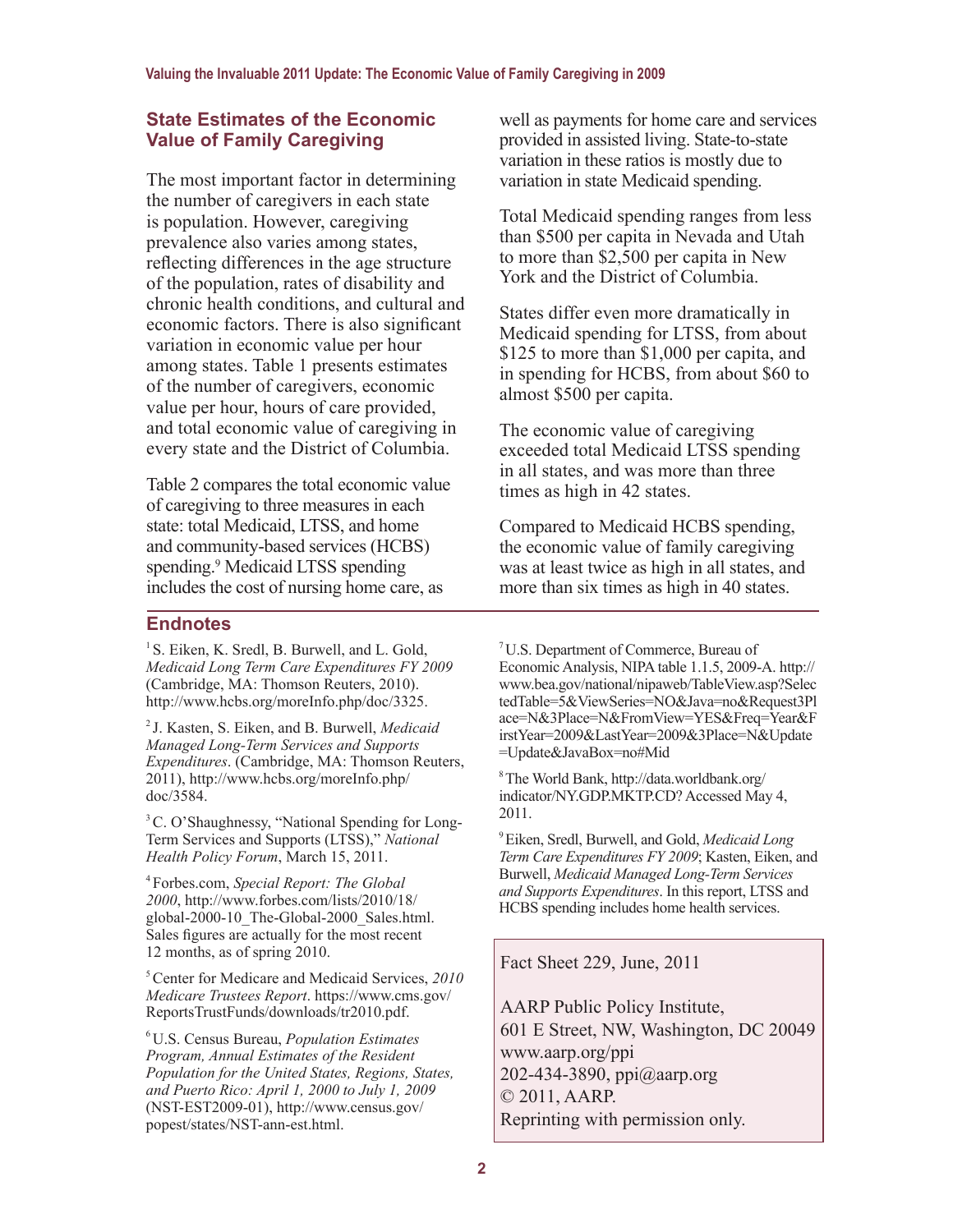| Number of Caregivers and the Economic Value of Caregiving, by State, 2009<br><b>Number of Caregivers</b><br><b>Total</b>                                                          |       |
|-----------------------------------------------------------------------------------------------------------------------------------------------------------------------------------|-------|
|                                                                                                                                                                                   |       |
|                                                                                                                                                                                   |       |
| <b>Hours</b><br><b>Economic</b><br><b>Total</b>                                                                                                                                   |       |
| At any time<br>of Care<br><b>Value</b><br><b>Total State</b><br>Value/                                                                                                            |       |
| At any given<br>during the                                                                                                                                                        |       |
| <b>State</b><br><b>Population</b><br>(millions)<br><b>Hour</b><br>(millions)<br>time<br>year                                                                                      |       |
| 4,710,000<br>818,000<br>1,200,000<br>783<br>\$9.37<br>\$7,300<br><b>Alabama</b>                                                                                                   |       |
| 698,000<br>128,000<br>\$13.10<br>\$1,100<br>Alaska<br>88,000<br>84                                                                                                                |       |
| 6,600,000<br>1,250,000<br>818<br>$\overline{$}11.50$<br><b>Arizona</b><br>855,000<br>\$9,400                                                                                      |       |
| 698,000<br>457<br>\$4,500<br><b>Arkansas</b><br>2,890,000<br>478,000<br>\$9.87<br>37,000,000<br>$\overline{4,020,000}$<br>5,880,000<br>3,850<br>\$12.17<br>\$47,000<br>California |       |
| Colorado                                                                                                                                                                          |       |
| 5,020,000<br>576,000<br>843,000<br>551<br>\$11.93<br>\$6,600<br>465<br><b>Connecticut</b>                                                                                         |       |
| 3,520,000<br>486,000<br>711,000<br>\$12.50<br>\$5,800<br>138,000<br>202,000<br>132<br><b>Delaware</b><br>885,000<br>\$11.77<br>\$1,560                                            |       |
| <b>District of Columbia</b><br>99,000<br>65<br>\$11.70<br>600,000<br>68,000                                                                                                       | \$760 |
| <b>Florida</b><br>18,500,000<br>2,780,000<br>4,060,000<br>2,660<br>\$10.88<br>\$29,000                                                                                            |       |
| 1,310<br>Georgia<br>9,830,000<br>1,360,000<br>2,000,000<br>\$10.03<br>\$13,100                                                                                                    |       |
| Hawaii<br>169,000<br>162<br>1,300,000<br>247,000<br>\$12.33<br>\$1,990                                                                                                            |       |
| Idaho<br>1,550,000<br>307,000<br>201<br>\$2,000<br>210,000<br>\$10.03                                                                                                             |       |
| <b>Illinois</b><br>12,900,000<br>2,430,000<br>1,590<br>$\overline{$}11.83$<br>\$18,800<br>1,660,000                                                                               |       |
| Indiana<br>916,000<br>1,340,000<br>877<br>\$10.70<br>6,420,000<br>\$9,400                                                                                                         |       |
| 540,000<br>353<br>lowa<br>3,010,000<br>369,000<br>\$11.66<br>\$4,100                                                                                                              |       |
| 605,000<br>396<br><b>Kansas</b><br>2,820,000<br>414,000<br>\$10.41<br>\$4,100                                                                                                     |       |
| $\overline{704}$<br>\$7,100<br>4,310,000<br>735,000<br>1,080,000<br>\$10.03<br>Kentucky                                                                                           |       |
| 4,490,000<br>627,000<br>917,000<br>600<br>\$9.53<br>\$5,700<br>Louisiana                                                                                                          |       |
| <b>Maine</b><br>279,000<br>182<br>\$12.50<br>\$2,300<br>1,320,000<br>191,000                                                                                                      |       |
| 769,000<br>1,120,000<br>735<br>Maryland<br>5,700,000<br>\$11.03<br>\$8,100                                                                                                        |       |
| 821<br><b>Massachusetts</b><br>858,000<br>1,260,000<br>\$13.33<br>\$10,900<br>6,590,000                                                                                           |       |
| 9,970,000<br>2,110,000<br>1,380<br>$\overline{$15,500}$<br>Michigan<br>1,440,000<br>\$11.23                                                                                       |       |
| 679,000<br>993,000<br>649<br>\$12.70<br>\$8,200<br><b>Minnesota</b><br>5,270,000                                                                                                  |       |
| 540<br>\$9.70<br>2,950,000<br>565,000<br>826,000<br>\$5,200<br><b>Mississippi</b>                                                                                                 |       |
| 828<br><b>Missouri</b><br>5,990,000<br>865,000<br>1,270,000<br>\$10.70<br>\$8,900                                                                                                 |       |
| 125<br>\$1,390<br><b>Montana</b><br>975,000<br>131,000<br>191,000<br>\$11.16                                                                                                      |       |
| 1,800,000<br>219,000<br>320,000<br>210<br>\$10.70<br>\$2,200<br><b>Nebraska</b>                                                                                                   |       |
| Nevada<br>532,000<br>2,640,000<br>364,000<br>348<br>\$11.48<br>\$4,000                                                                                                            |       |
| 183,000<br>268,000<br>175<br>\$12.67<br><b>New Hampshire</b><br>1,320,000<br>\$2,200                                                                                              |       |
| 1,190,000<br>1,750,000<br>1,140<br>\$13,200<br><b>New Jersey</b><br>8,710,000<br>\$11.59                                                                                          |       |
| 274<br>2,010,000<br>287,000<br>419,000<br>\$11.25<br><b>New Mexico</b><br>\$3,100                                                                                                 |       |
| <b>New York</b><br>19,500,000<br>2,800,000<br>4,100,000<br>2,680<br>\$32,000<br>\$11.85                                                                                           |       |
| <b>North Carolina</b><br>9,380,000<br>1,180,000<br>1,730,000<br>1,130<br>\$10.37<br>\$11,700                                                                                      |       |
| \$11.68<br>75,000<br>North Dakota<br>647,000<br>109,000<br>71                                                                                                                     | \$830 |
| 1,590<br>11,500,000<br>1,660,000<br>2,430,000<br>\$11.03<br>\$17,500<br>Ohio                                                                                                      |       |
| 570<br><b>Oklahoma</b><br>3,690,000<br>596,000<br>872,000<br>\$10.44<br>\$6,000                                                                                                   |       |
| 3,830,000<br>463,000<br>678,000<br>443<br>\$12.43<br>\$5,500<br>Oregon                                                                                                            |       |
| Pennsylvania<br>1,770<br>12,600,000<br>1,850,000<br>2,700,000<br>\$11.27<br>\$19,900                                                                                              |       |
| <b>Rhode Island</b><br>148,000<br>142<br>1,050,000<br>217,000<br>\$13.27<br>\$1,880                                                                                               |       |
| 737<br><b>South Carolina</b><br>4,560,000<br>770,000<br>1,130,000<br>\$10.04<br>\$7,400                                                                                           |       |
| 96<br><b>South Dakota</b><br>812,000<br>101,000<br>147,000<br>\$10.70<br>\$1,030                                                                                                  |       |
| 6,300,000<br>1,130,000<br>1,650,000<br>1,080<br>\$10.20<br>\$11,000<br>Tennessee                                                                                                  |       |
| 3,270<br>24,800,000<br>3,420,000<br>5,010,000<br>\$10.35<br>\$34,000<br><b>Texas</b>                                                                                              |       |
| 365<br>Utah<br>2,780,000<br>382,000<br>559,000<br>\$11.37<br>\$4,200<br>122,000<br><b>Vermont</b>                                                                                 |       |
| 80<br>622,000<br>83,000<br>\$12.37<br>1,130<br>\$11,700                                                                                                                           | \$990 |
| Virginia<br>7,880,000<br>1,180,000<br>1,720,000<br>\$10.37<br>Washington                                                                                                          |       |
| 6,660,000<br>854,000<br>1,250,000<br>817<br>\$12.94<br>\$10,600<br><b>West Virginia</b><br>290<br>1,820,000<br>303,000<br>443,000<br>\$9.67<br>\$2,800                            |       |
| 5,650,000<br>501<br>Wisconsin<br>524,000<br>766,000<br>\$11.49<br>\$5,800                                                                                                         |       |
| 544,000<br>106,000<br>69<br>Wyoming<br>72,000<br>\$9.87                                                                                                                           | \$680 |
| <b>USA</b><br>307,000,000<br>61,600,000<br>40,300<br>42,100,000<br>\$11.16<br>\$450,000                                                                                           |       |

Source: Lynn Feinberg, Susan C. Reinhard, Ari Houser, and Rita Choula, *Valuing the Invaluable: 2011 Update, The Growing Contributions and Costs of Family Caregiving*, Insight on the Issues #51 (Washington, DC: AARP Public Policy Institute, June 2011).